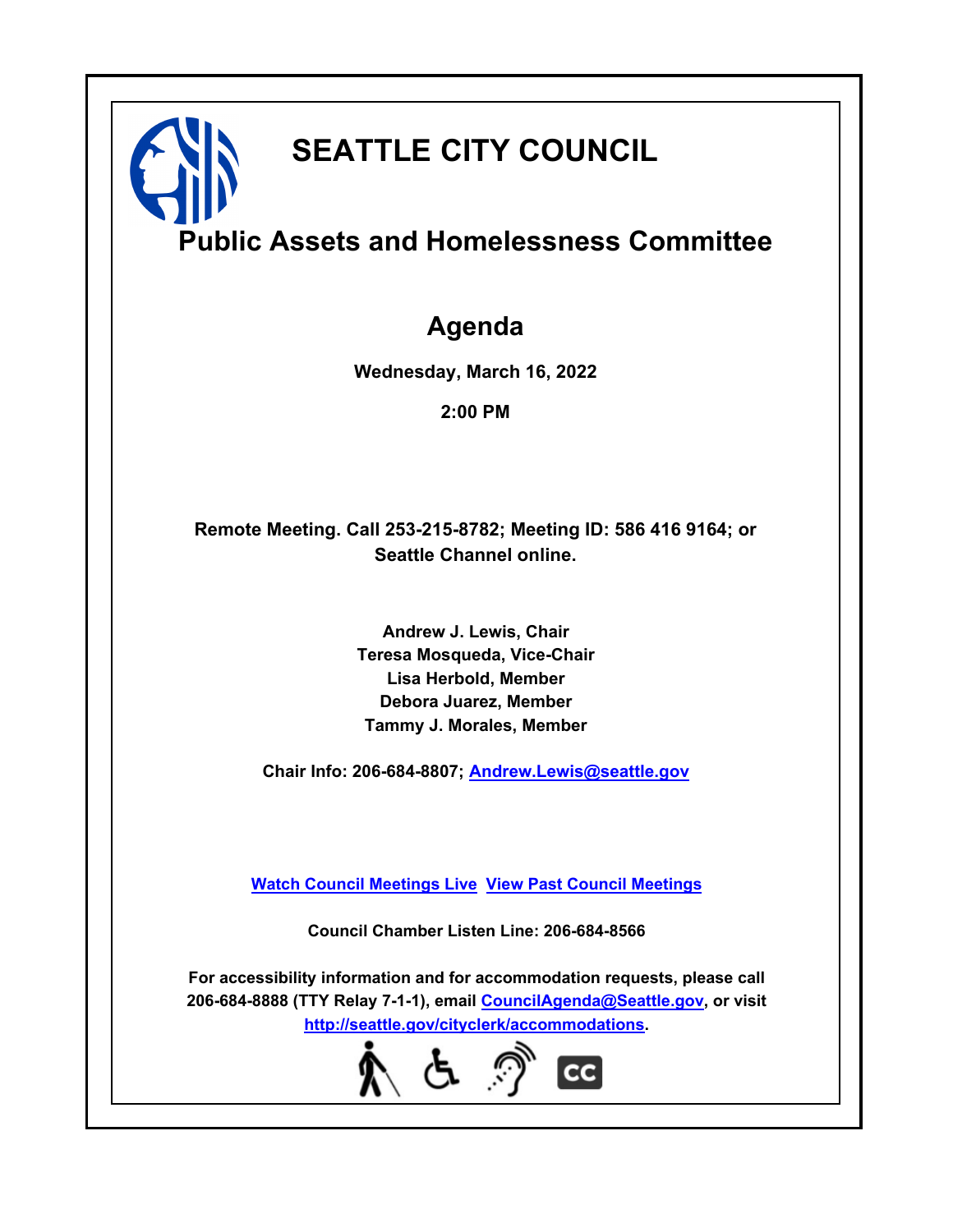## **SEATTLE CITY COUNCIL Public Assets and Homelessness Committee Agenda March 16, 2022 - 2:00 PM**

## **Meeting Location:**

Remote Meeting. Call 253-215-8782; Meeting ID: 586 416 9164; or Seattle Channel online.

## **Committee Website:**

https://www.seattle.gov/council/committees/public-assets-and-homelessness

This meeting also constitutes a meeting of the City Council, provided that the meeting shall be conducted as a committee meeting under the Council Rules and Procedures, and Council action shall be limited to committee business.

*Pursuant to Washington State Governor's Proclamation No. 20-28.15 and Senate Concurrent Resolution 8402, this public meeting will be held remotely. Meeting participation is limited to access by the telephone number provided on the meeting agenda, and the meeting is accessible via telephone and Seattle Channel online.*

> Register online to speak during the Public Comment period at the 2:00 p.m. Public Assets and Homelessness Committee meeting at http://www.seattle.gov/council/committees/public-comment.

Online registration to speak at the Public Assets and Homelessness Committee meeting will begin two hours before the 2:00 p.m. meeting start time, and registration will end at the conclusion of the Public Comment period during the meeting. Speakers must be registered in order to be recognized by the Chair.

Submit written comments to Councilmember Lewis at Andrew.Lewis@seattle.gov Sign-up to provide Public Comment at the meeting at http://www.seattle.gov/council/committees/public-comment Watch live streaming video of the meeting at http://www.seattle.gov/council/watch-council-live Listen to the meeting by calling the Council Chamber Listen Line at 253-215-8782 Meeting ID: 586 416 9164 One Tap Mobile No. US: +12532158782,,5864169164#

*Please Note: Times listed are estimated*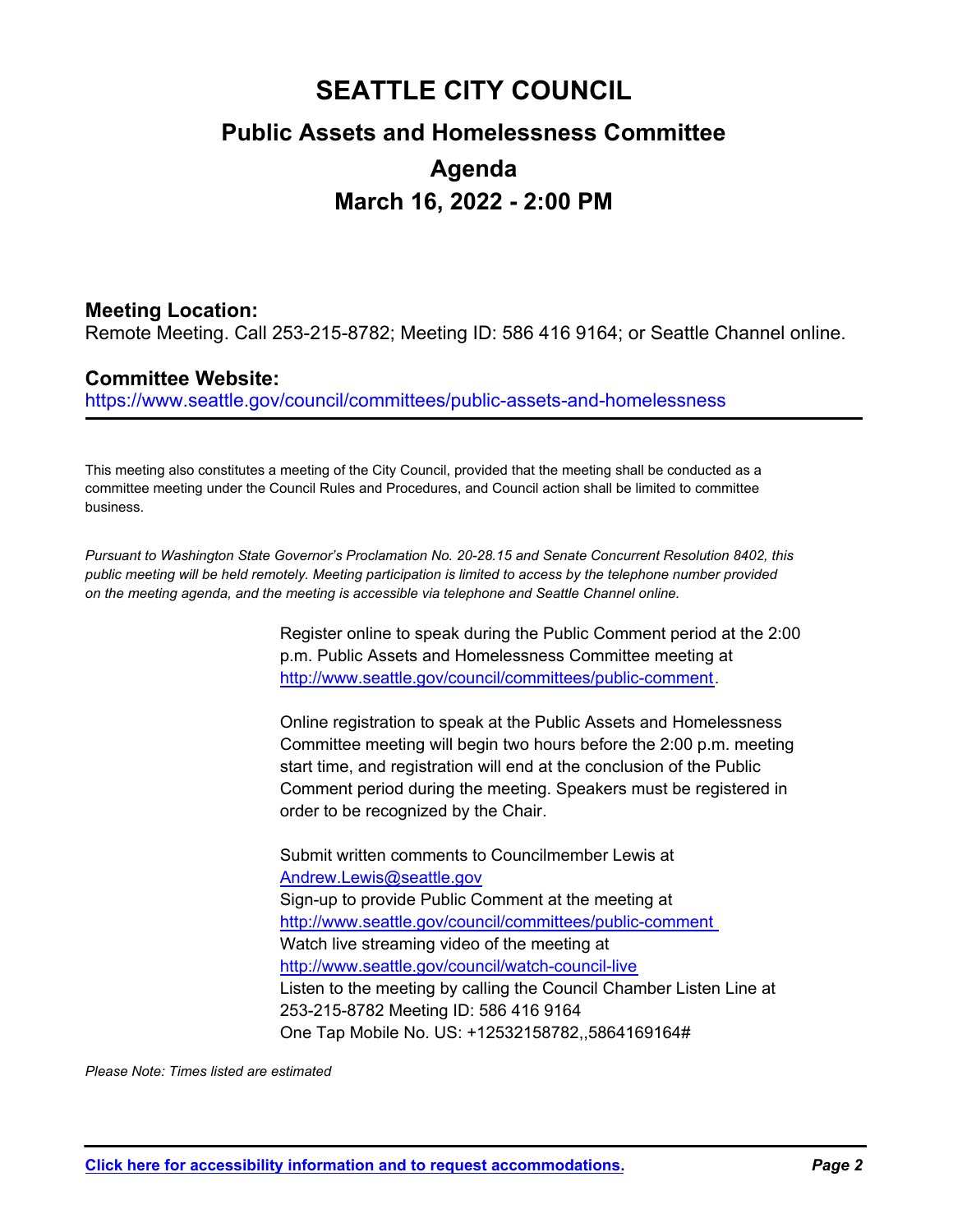### **A. Call To Order**

- **B. Approval of the Agenda**
- **C. Public Comment**
- **D. Items of Business**

#### **King County Regional Homelessness Authority Partnership For Zero 1.**

## *Supporting* **Documents:** [Presentation](http://seattle.legistar.com/gateway.aspx?M=F&ID=4034e529-2baf-433f-b8ff-d0034b98bc90.pdf)

#### **Briefing and Discussion**

**Presenters:** Felicia Salcedo, Executive Director, We Are In; Marc Dones, CEO, Dawn Whitson, and Shay Martinez, King County Regional Homelessness Authority; Jeff Simms, Council Central Staff

## **2. HOPE Team 2021 Quarterly Reports**

*Supporting Documents:* [HOPE Team 2021 Outcomes Report Presentation](http://seattle.legistar.com/gateway.aspx?M=F&ID=c0d47c29-e0de-4912-a423-2f6ec20fcf94.pdf) [Central Staff Memo 2/11/22](http://seattle.legistar.com/gateway.aspx?M=F&ID=6daf84b8-d008-4a6a-bf72-7c11f39e64d4.pdf)

#### **Briefing and Discussion**

**Presenters:** Michael Bailey, Deputy Director, Human Services Department; Jeff Simms, Council Central Staff